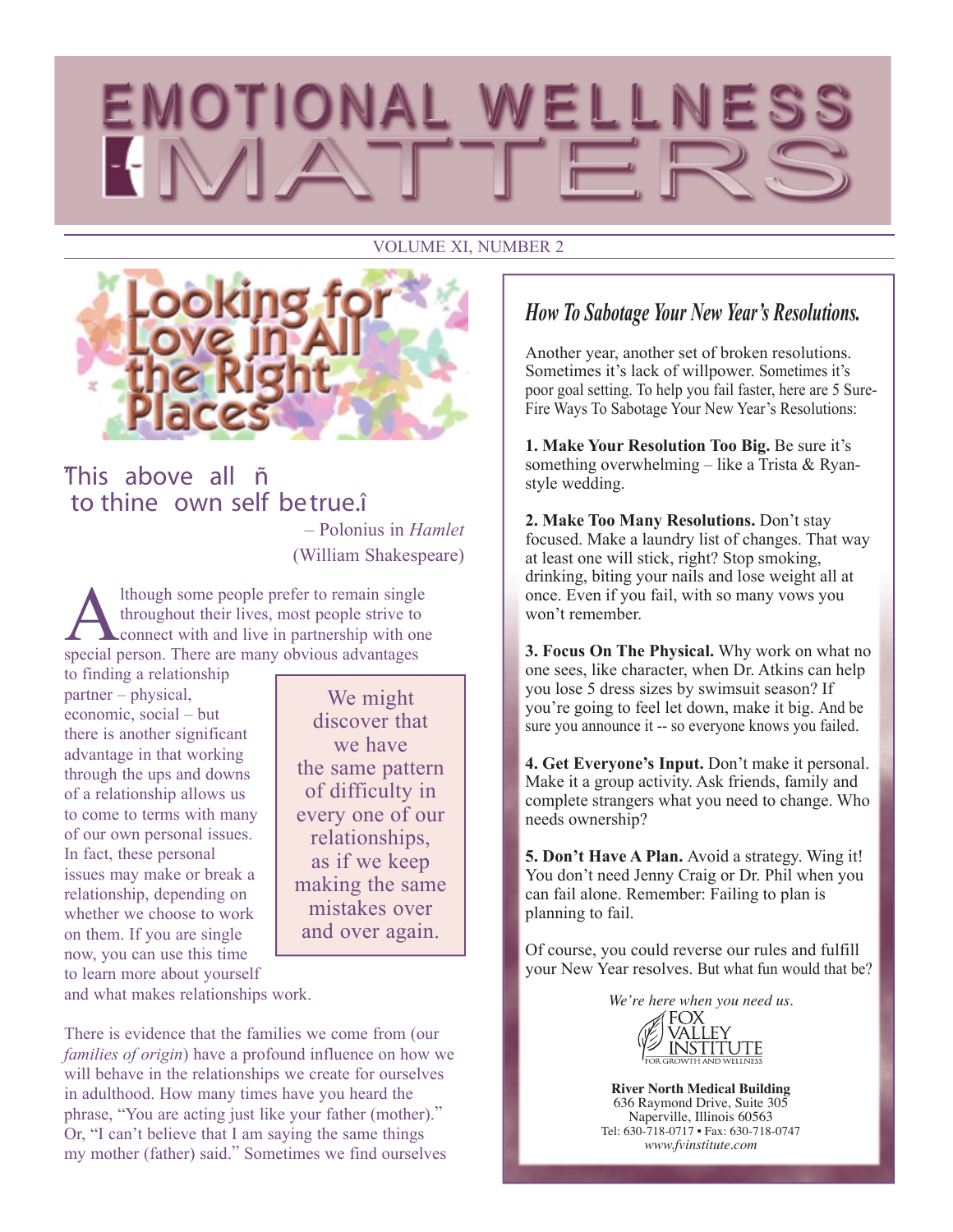acting toward a current relationship partner in the same way we acted toward a previous partner, as if there were a repetitive pattern in play. And if we look closely enough, we might discover that we have the same pattern of difficulty in every one of our relationships, as if we keep making the same mistakes over and over again.

According to one school of thought (see the book recommendations on page three), we all had imperfect parents or caregivers as we grew up, and the experiences we had as children left a lasting impression on us. We all went through stages of development in childhood. Sometimes our parents were there for us as we progressed through a developmental stage – and sometimes they were not (and this could be due to many reasons, like a parent having his or her own personal difficulties at the time, or the birth of another child). If we have difficulty at one particular stage of development, then we have a gap in our personalities that could follow us into adulthood unless we recognize and attend to the problem.

#### Feeling W hole and Complete

 $\prod_{\text{front}}$ n fact, the theory goes further and says that we all have a desire to be whole and complete – and this means completing our unfinished business from childhood. Therefore, in adulthood we search out potential relationship partners who will allow us to work on this unfinished business. In fact, this is the type of person we will be attracted to when we grow up.

This theory says that we are attracted to a person who carries both the *positive* and *negative* qualities of our imperfect parent or caregiver. We carry an image around with us of who our perfect partner will be – and we search for a person who embodies these qualities. When we find a person with these traits, we feel as if we have found the person we have been searching for our entire lives. At last we feel whole and complete. It feels as if the gap from our childhood is now filled. And we tell people that we are in love. When we find this person we feel fully alive – we have a profound sense of wellbeing. We have found happiness at last.

Over time, however, the negative qualities found in our parents begin to emerge in our relationships with our partners. According to the theory, this is expected and predictable. In fact, a mature love commitment will not occur until we have worked through these more negative issues. For example, if we had a chaotic parent, we might find happiness at last in a partner who gives

us a feeling of security. This is the partner's positive trait. But then the negative parts creep into the relationship. He or she will not always be there on time, or tell the truth, or in other ways provide us with the security we need. Nobody is perfect, and sometimes our partners will indeed engage in behavior that dredges up our old fear of chaos. In fact, because we need to work on our issues with chaos, we may even perceive the presence of chaos where it doesn't really exist. We accuse our once-beloved partners of threatening our feeling of security. As our childhood fears return, we might blame our partners for not understanding us after all or for deliberately trying to undermine the relationship. At this point, power struggles begin – the person you were in love with not so long ago can now seem like your worst enemy.

#### B r eaking Up Is Not Always the A n swer

**M** any people who have been through a series of<br>relationships report that they seem to have the<br>of relationship problems emerge regardless of who their relationships report that they seem to have the same problems time after time. The same types of relationship problems emerge regardless of who their beloved is. This fact suggests that the problem resides in the person, not in the choice of partner. The clue is to look within in order to see why the problem recurs and why we become attached to the same kind of person.

Many people would rather break up than work through an old childhood issue. They get to the stage of the power struggle in their relationship, and they are not able to work past it. Old childhood fears are dredged up at this stage and it feels safer to bury these fears or run away from them rather than face them. Unfortunately, when people break up with their partner, they deprive themselves of the opportunity to deal with the issues they need to face in order to have a successful relationship. (Note, however, that there are times when breaking up is advisable, and this involves situations where physical, sexual or emotional abuse is present in the relationship so that one or both of the partners is in danger.)

## $The Healthy Relation ship$

**Rather than** *searching* for the right partner, it might be more helpful to think of *being* the right partner. This means bringing our old is from childhood to awareness. We need to understand might be more helpful to think of *being* the right partner. This means bringing our old issues from childhood to awareness. We need to understand the impact of the events in our childhood on our choice

**This newsletter is intended to offer general information only and recognizes that individual issues may differ from these broad guidelines. Personal issues should be addressed within a therapeutic context with a professional familiar with the details of the problems. ©2003 Simmonds Publications: 5580 La Jolla Blvd., #306, La Jolla, CA 92037 Website ~ www.emotionalwellness.com**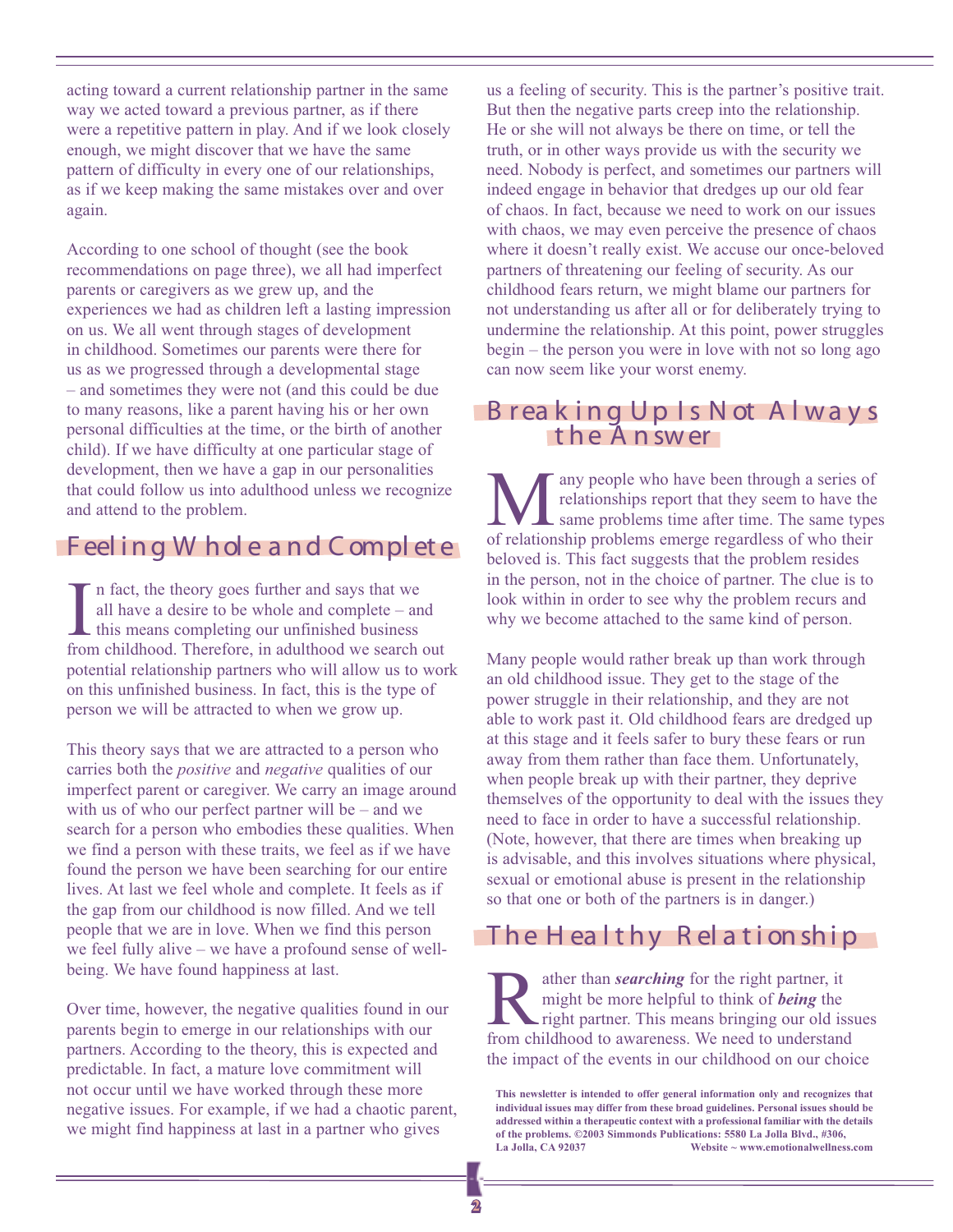of a partner in adulthood. We should examine why we keep making

the same mistakes again and again in our relationships. **Once** we have

Rather than *searching* for the right partner, it might be more helpful to think of *being* the right partner.

completed this life task, we are then free to enter into a conscious, mature relationship.

What does a mature relationship look like?

- Both partners acknowledge that their childhood wounds are likely to emerge in the relationship. They make an attempt to understand how these wounds developed and how they influence the relationship.
- Each partner owns up to his or her own faults and talks about them freely with the other. Each partner identifies what he or she needs in the relationship, within reason – and the other provides those things unconditionally.
- Each partner is seen as a whole, complete person striving to live an individual life as fully as possible. The two partners have equality in the relationship with open dialogue between them.
- The partners understand that when they feel uncomfortable, they need to engage in constructive communication. They don't engage in acting out behavior such as withdrawing from their partner or looking outside of the relationship to get their needs for intimacy met.
- Both partners agree to avoid blaming or criticizing each other – and they engage in constructive communication instead.
- Anger is recognized as an expression of pain, and the partners agree to accept each other's anger and other emotions. However, they also agree not to dump their anger on each other. They recognize that anger must be contained and expressed constructively.
- The partners in a healthy relationship develop their own strengths rather than relying on the other to provide them. Both partners strive toward wholeness – in themselves and in each other.

Rather than *leaving* a relationship in order to find yourself, it may be possible to find yourself *through* a relationship. A mature relationship is based on commitment, awareness, and mutual respect. It is healing and it leads to genuine wholeness for each of the partners. We recognize what our partner needs, and we

provide these things gently, lovingly, and without conditions.

Rather than *leaving* a relationship in order to find yourself, it may be possible to find yourself *through* a relationship.

The ability to provide

unconditional love for our partner is one of our highest life goals. It takes great strength to be able to surmount our own needs and to give unconditionally to a person who has made a commitment to us. Even though our partner's behavior may cause us anxiety, pain, or anger, we show our maturity by understanding and containing our own reactions in order to make the other person feel better. There can be no greater expression of love.

#### A S u ggest i on

**D** elving into our early childhood issues<br>is a difficult process, and it is best<br>accomplished with the help of a<br>professional therapist The rewards however is a difficult process, and it is best accomplished with the help of a professional therapist. The rewards, however, can be immeasurable. If you are stuck in a series of relationships with the same destructive patterns emerging time and time again, it might be best to put a moratorium on getting into a *committed* relationship until you have had time to examine these early personal issues. Once you have been through the therapy process, which is safe and confidential, your chances of finding a more mature and successful relationship are greatly enhanced.

## R ecommen ded R ea di n g

Hendrix, Harville. *Getting the Love You Want: A Guide for Couples.* Owl Books, 2001, ISBN: 0805068953, 320 pages, \$14.00.

Hendrix, Harville. *Keeping the Love You Find: A Personal Guide.* Pocket Books, 1992, ISBN: 0671734202, 325 pages, \$14.00.